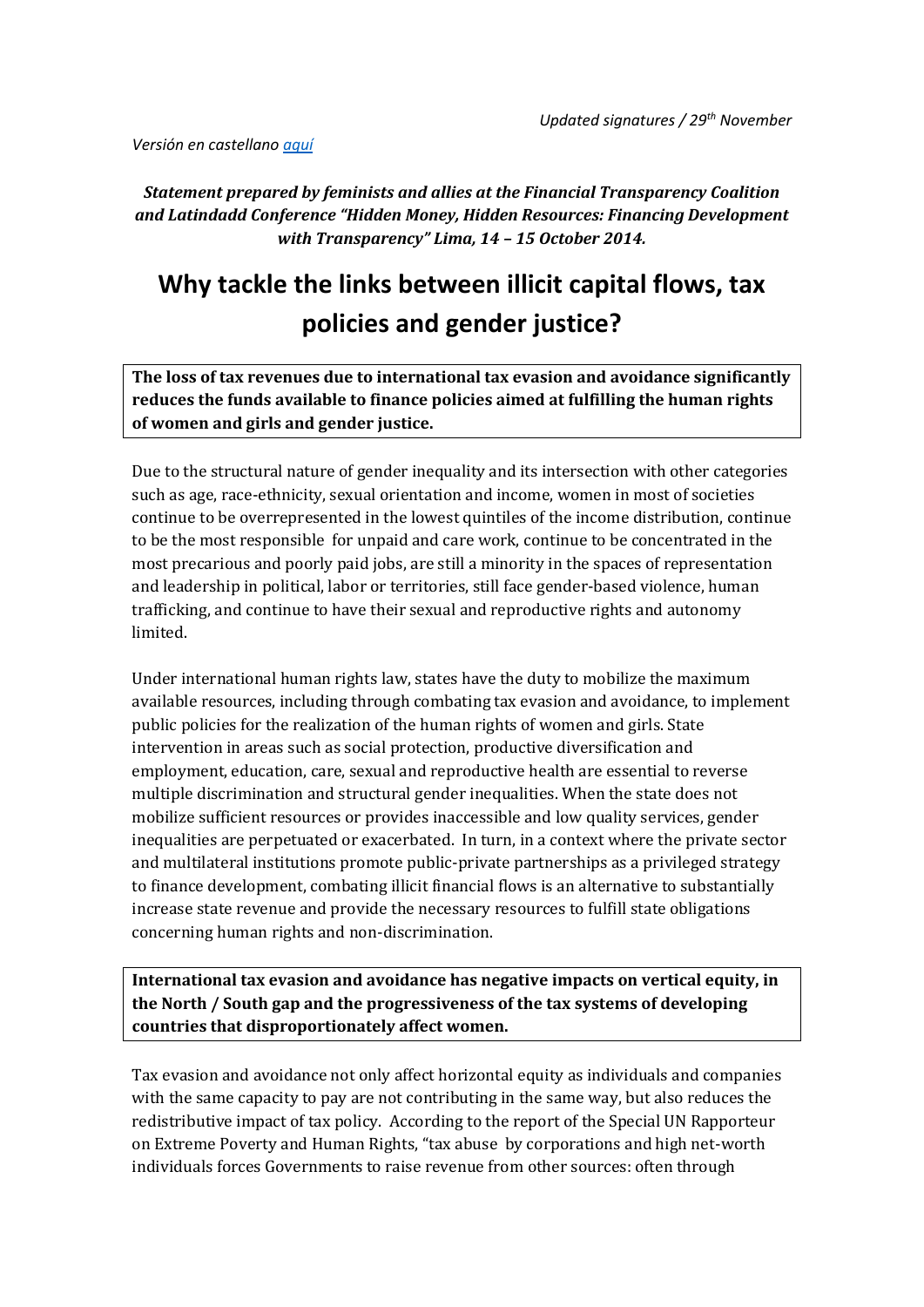regressive taxes, the burden of which falls hardest on the poor. Therefore, if States do not tackle tax abuse, they are likely to be disproportionately benefiting wealthy individuals to the detriment of the most disadvantaged" (A/HRC/26/28, 2014, p. 15)1.

In turn, tax regimes are not gender neutral. Women and men experience the impact of tax policies as part of the workforce, as consumers, producers and as responsible for the "care economy" within and outside households. In this sense, regressive tax structures have disproportionate impacts on women.

The Rapporteur's report notes that:

- "Women, who tend to use larger portions of their income on basic goods because of gender norms that assign them responsibility for the care of dependents, bear the regressive brunt of consumption taxes" (A/HRC/26/28, 2014, p. 12).
- "Certain tax arrangements that directly or indirectly disincentivize women's participation in the labour force or promote the male bread-winner family model could threaten women's enjoyment of human rights". (A/HRC/26/28, 2014, p. 6)<sup>2</sup>
- "Policymakers should be aware of the extent to which tax policies, such as the treatment of income derived from jointly-owned assets of married couples, strengthen or break down gender inequalities, or discriminate against different types of households" (A/HRC/26/28, 2014, p. 13)
- States must review tax structures, codes and instruments for explicit and implicit gender bias and ensure they do not reinforce existing gender inequalities, including through their impact on unpaid care work.(A/HRC/26/28, 2014, p. 20)

Therefore, increasing the tax base in a progressive way would imply shifting the burden of taxes away from women, people living in poverty and other marginalized groups such as gays, lesbians and trans who are at the bottom of the income distribution towards highly profitable sectors such as the financial sector and the extractive industries that are benefiting from tax incentives and subsidies and using strategies of tax evasion and avoidance to shift their profits to low-tax jurisdictions.

To combat tax evasion and avoidance and their impacts on the ability of states to guarantee human rights, and especially women's rights, and reduce inequalities at the global level, it is necessary to reverse the "race to the bottom", to move towards a new social contract that shifts from tax competition to tax cooperation, and towards transparency and public availability of financial information. Furthermore, the global network of facilitators (banks, consulting firms, investment advisors and legal and tax

**<sup>.</sup>** <sup>1</sup> A/HRC/26/28. (2014). *Report of the Special Rapporteur on extreme poverty and human rights* (No. A/HRC/26/28). Human Rights Council, United Nations. Recuperado a partir de

http://www.ohchr.org/EN/HRBodies/HRC/RegularSessions/Session26/Documents/A\_HRC\_26\_28\_ENG.doc <sup>2</sup> For example, in the case of Ecuador, since 2008, in households with one person perceiving income, expenses of the dependent person (usually the woman) can be deducted in the tax return of the taxpayer person. However, if the dependent person enters the labor market and his/her salary does not exceed the base exempted, household expenses should be deducted by both taxpayers separately. This implies that the payment of taxes tends to be greater for the first taxpayer because he/she can not deduct the expenses of the person entering the labor market. Source: Vásconez, Alison and Paola, Gutiérrez (2010). "Ruptures and continuities of the tax and transfer system in Ecuador: Analysis and Proposals" in Taxation and Gender Equity, María Pasos Morán and Maribel Rodríguez. Madrid, Spain: Fundación Carolina. CeALCI.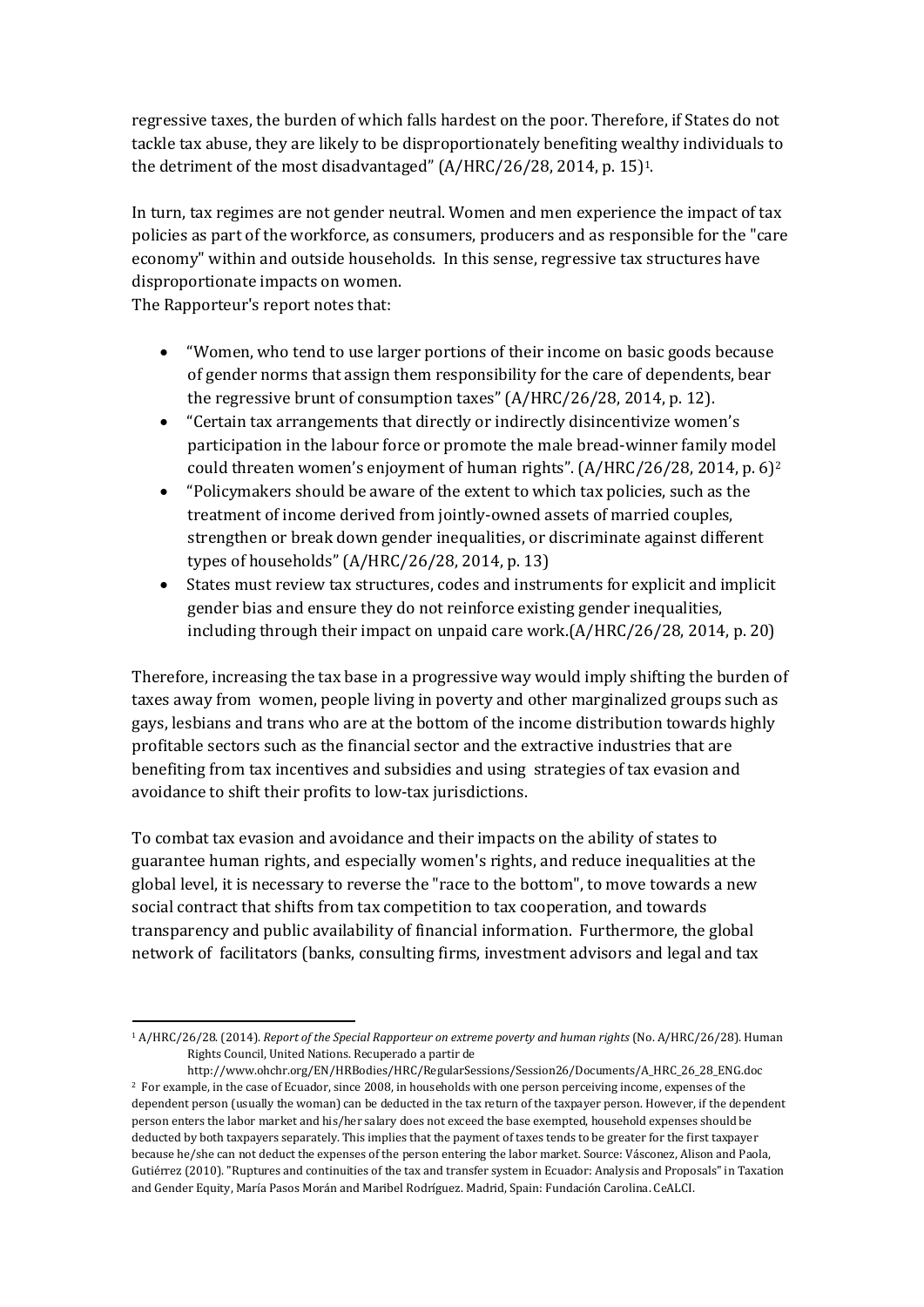advisors) and financial secrecy jurisdictions<sup>3</sup> that serve as a den for both capital flight as a result of tax evasion and avoidance and money from networks of drug trafficking and trafficking in human beings (for labor slavery, sexual exploitation and trafficking of organs) that disproportionately affect women and children in developing countries -79% of trafficking in human beings is performed for the purpose of sexual exploitation- must be confronted. Therefore, we need a radical change in the international tax and financial architecture oriented towards development, equity and human rights for all.

#### **The following organizations endorse the statement:**

Academics Stand Against Poverty (ASAP) Action Aid Arab NGO Network for Development (ANND) Asian Forum of Parliamentarians on Population and Development (AFPPD) Center for Women's Global Leadership, Rutgers University Centre for Budget and Governance Accountability, India Christian Aid Development Alternatives with Women for a New Era (DAWN) European Network on Debt and Development (Eurodad) Global Alliance for Tax Justice Global Financial Integrity (GFI) Global Policy Forum, Germany/USA Nancy Fraser, Loeb Professor of Philosophy and Politics, New School for Social Research, USA Red de Educación Popular entre Mujeres de América Latina y el Caribe (REPEM LAC) Red de Justicia Fiscal de América Latina y El Caribe Red latinoamericana sobre Deuda, Desarrollo y Derechos (LATIDADD) Regions Refocus 2015 Tax Justice Network Unión Latinoamericana de Trabajadores de Organismos de Control Público (ULATOC) Verónica Grondona, Argentina Women and Development (KULU), Denmark Women for Tax Justice Women in Development Europe+ (WIDE+) Women in Europe for a Common Future (WECF International)

### **TO ENDORSE THIS STATEMENT PLEASE SEND AN EMAIL BEFORE 22ND OF DECEMBER 2014 TO[: nicole\(@\)dawnnet.org](mailto:info@dawnnet.org)**

**.** 

<sup>3</sup> Tax Justice Network elaborates a Financial Secrecy Index ranking jurisdictions according to their secrecy and the scale of their activities. More information available at\_ http://www.financialsecrecyindex.com/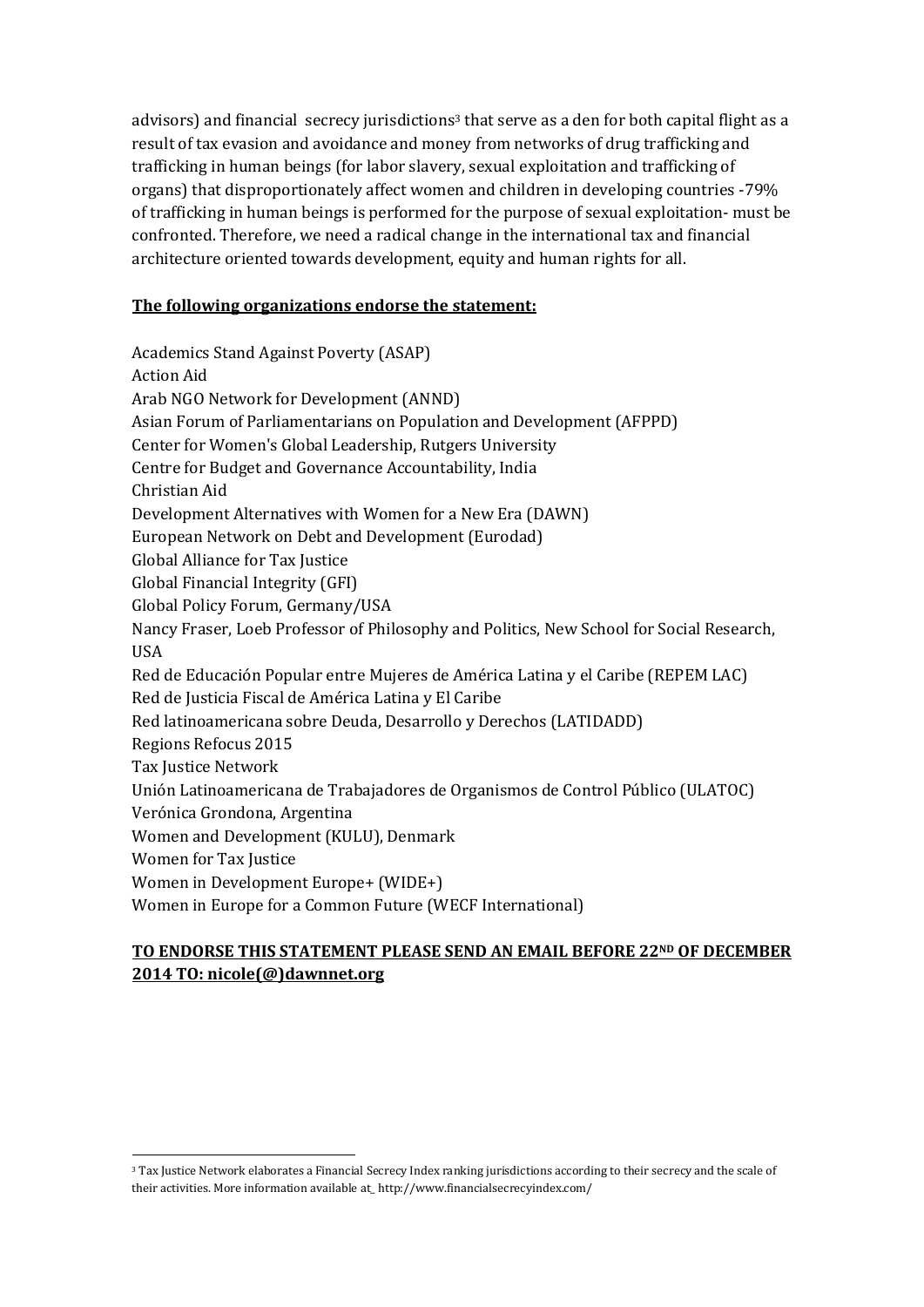<span id="page-3-0"></span>*Declaración preparada por feministas y organizaciones aliadas en la Conferencia de la Coalición por la Transparencia Financiera y Latindadd "Dinero oculto, recursos ocultos: cómo financiar el desarrollo de manera transparente" Lima, 14 – 15 de Octubre de 2014.*

# **¿Por qué ocuparnos por los vínculos entre flujos de capitales ilícitos, políticas tributarias y justicia de género?**

**La pérdida de ingresos tributarios debido a la evasión y la elusión fiscal internacional disminuyen considerablemente los fondos disponibles para financiar las políticas orientadas al cumplimiento de los derechos humanos de las mujeres y las niñas y la justicia de género.** 

Debido al carácter estructural de la desigualdad de género y su intersección con otras categorías como la edad, la raza-etnia y la orientación sexual y el ingreso, las mujeres en la mayoría de las sociedades siguen estando sobrerrepresentadas en los quintiles más bajos de la distribución del ingreso, siguen siendo las principales responsables del trabajo no remunerado y de cuidados, siguen estando concentradas en los empleos más precarios y peor remunerados, siguen siendo minoría en los espacios de representación y dirección en ámbito político, laboral o territorial, siguen enfrentando la violencia de género, la trata, el tráfico y siguen viendo limitados sus derechos sexuales y reproductivos y su autonomía.

Bajo la jurisprudencia internacional de derechos humanos, los estados tienen la obligación de movilizar los máximos recursos disponibles, incluso a través de la lucha contra la evasión y elusión fiscal para implementar políticas públicas orientadas a garantizar los derechos humanos de las mujeres y las niñas. La intervención del estado en áreas como la protección social, la diversificación productiva y el empleo, la educación, los cuidados, la salud sexual y reproductiva son fundamentales para revertir las múltiples discriminaciones y desigualdades de género de forma estructural. Cuando el estado no moviliza los recursos suficientes o provee servicios poco accesibles y de baja calidad, las desigualdades de género se perpetúan o se exacerban. A su vez, en un contexto donde el sector privado y las instituciones multilaterales promocionan las alianzas públicoprivadas como estrategia privilegiada para financiar el desarrollo, el combate de los flujos financieros ilícitos es una alternativa para aumentar sustancialmente los niveles de recaudación de los estados y proporcionar los recursos necesarios para cumplir sus obligaciones en materia de derechos humanos y no discriminación.

**La evasión y elusión fiscal internacional tiene impactos negativos en la equidad vertical, en las brechas norte/sur y en la progresividad de los sistemas tributarios de los países en desarrollo que afectan desproporcionalmente a las mujeres.**

La evasión y la elusión fiscal no sólo afectan la equidad horizontal ya que individuos y empresas con la misma capacidad de pago no están contribuyendo de la misma forma, sino también reduce los impactos redistributivos de la política tributaria. De acuerdo al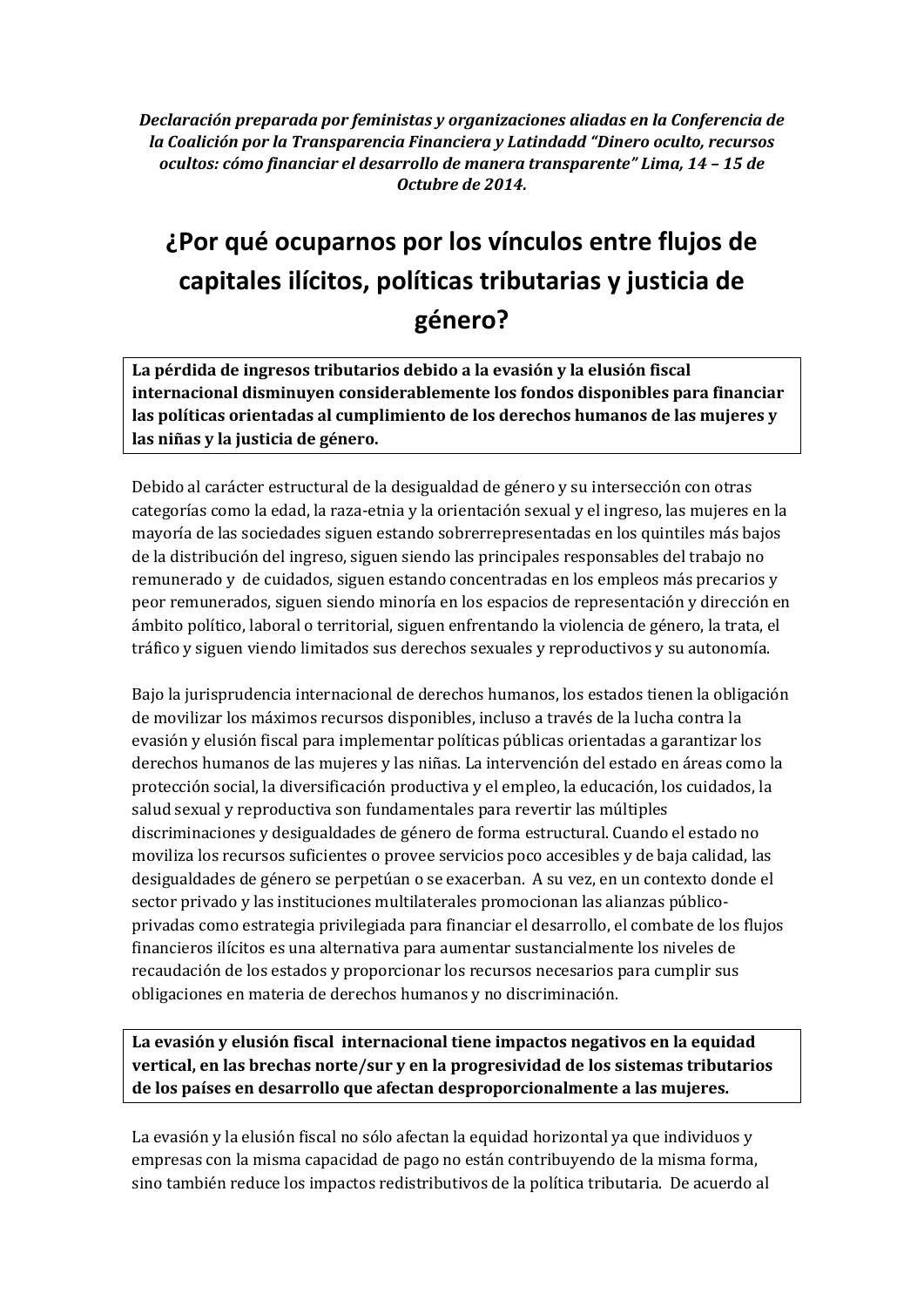informe de la Relatora Especial de Naciones Unidas sobre Extrema pobreza y Derechos Humanos, la evasión y elusión fiscal de las corporaciones e individuos con altos ingresos obliga a los gobiernos a aumentar los ingresos de otras fuentes, a menudo a través de los impuestos regresivos, donde la carga más fuerte cae sobre las personas más pobres. Por lo tanto, si los Estados no abordan el fraude fiscal, es probable que beneficien de forma desproporcionada a los individuos ricos en detrimento de los más desfavorecidos (A/HRC/26/28, 2014, p. 15)4.

A su vez, los regímenes tributarios tampoco son neutrales al género. Las mujeres y los hombres experimentan el impacto de las políticas tributarias como integrantes de la fuerza de trabajo, como consumidores-as, productores-as y como responsables de las actividades de la "economía del cuidado" dentro y fuera de los hogares. En este sentido estructuras tributarias regresivas tienen impactos desproporcionados en las mujeres. El informe de la Relatora destaca que:

- Las mujeres tienden a utilizar grandes porciones de sus ingresos en productos de primera necesidad debido a que las normas de género les asignan la responsabilidad del cuidado de las personas dependientes, por lo que cargan con el peso regresivo de los impuestos al consumo" (A/HRC/26/28, 2014, p. 12).
- Ciertas disposiciones impositivas que directa o indirectamente desincentivan la participación de las mujeres en la fuerza laboral o promueven el modelo familiar con el varón como sostén de la familia pueden amenazar el goce de los derechos humanos de las mujeres. (A/HRC/26/28, 2014, p. 6)<sup>5</sup>
- Los responsables de políticas deben ser conscientes de hasta qué punto las políticas impositivas, tales como el tratamiento de los ingresos derivados de los activos de propiedad conjunta de parejas casadas, fortalecen o derriban las desigualdades de género, o discriminan a distintos tipos de hogares. (A/HRC/26/28, 2014, p. 13)
- Los Estados deben revisar las estructuras, los códigos y los instrumentos tributarios sobre los prejuicios de género explícitos e implícitos y garantizar que no se refuercen las desigualdades de género existentes, incluso a través de su impacto en el trabajo de cuidado no remunerado.(A/HRC/26/28, 2014, p. 20)

Por lo tanto, aumentar la base impositiva de forma progresiva implicaría trasladar la carga de los impuestos que pagan las mujeres, las personas que viven en la pobreza y otros grupos marginados como las personas gays, lesbianas y trans que se encuentran en la parte inferior de la distribución del ingreso, hacia sectores altamente rentables como el sector financiero y las industrias extractivas que están siendo beneficiados por incentivos

**.** 

<sup>4</sup> A/HRC/26/28. (2014). *Report of the Special Rapporteur on extreme poverty and human rights* (No. A/HRC/26/28). Human Rights Council, United Nations. Recuperado a partir de

http://www.ohchr.org/EN/HRBodies/HRC/RegularSessions/Session26/Documents/A\_HRC\_26\_28\_ENG.doc <sup>5</sup> Por ejemplo, en el caso del Ecuador, desde 2008, en los hogares con una sola persona perceptora de ingresos, los gastos de la persona dependiente (generalmente la mujer) pueden ser deducidos en la declaración de impuestos de la persona contribuyente. En cambio, si la persona dependiente ingresa al mercado laboral y su salario no supera la base exenta, los gastos del hogar deben ser deducidos por ambos contribuyentes por separado. Esto implica que el pago de impuestos tiende a ser mayor para el primer contribuyente porque no puede deducir los gastos de la persona que ingresa al mercado laboral. Fuente: Vásconez, Alison y Paola, Gutiérrez (2010). "Rupturas y continuidades del sistema tributario y de transferencias en Ecuador: Análisis y propuestas" en Fiscalidad y Equidad de Género, María Pasos Morán y Maribel Rodríguez. Madrid, España: Fundación Carolina. CeALCI.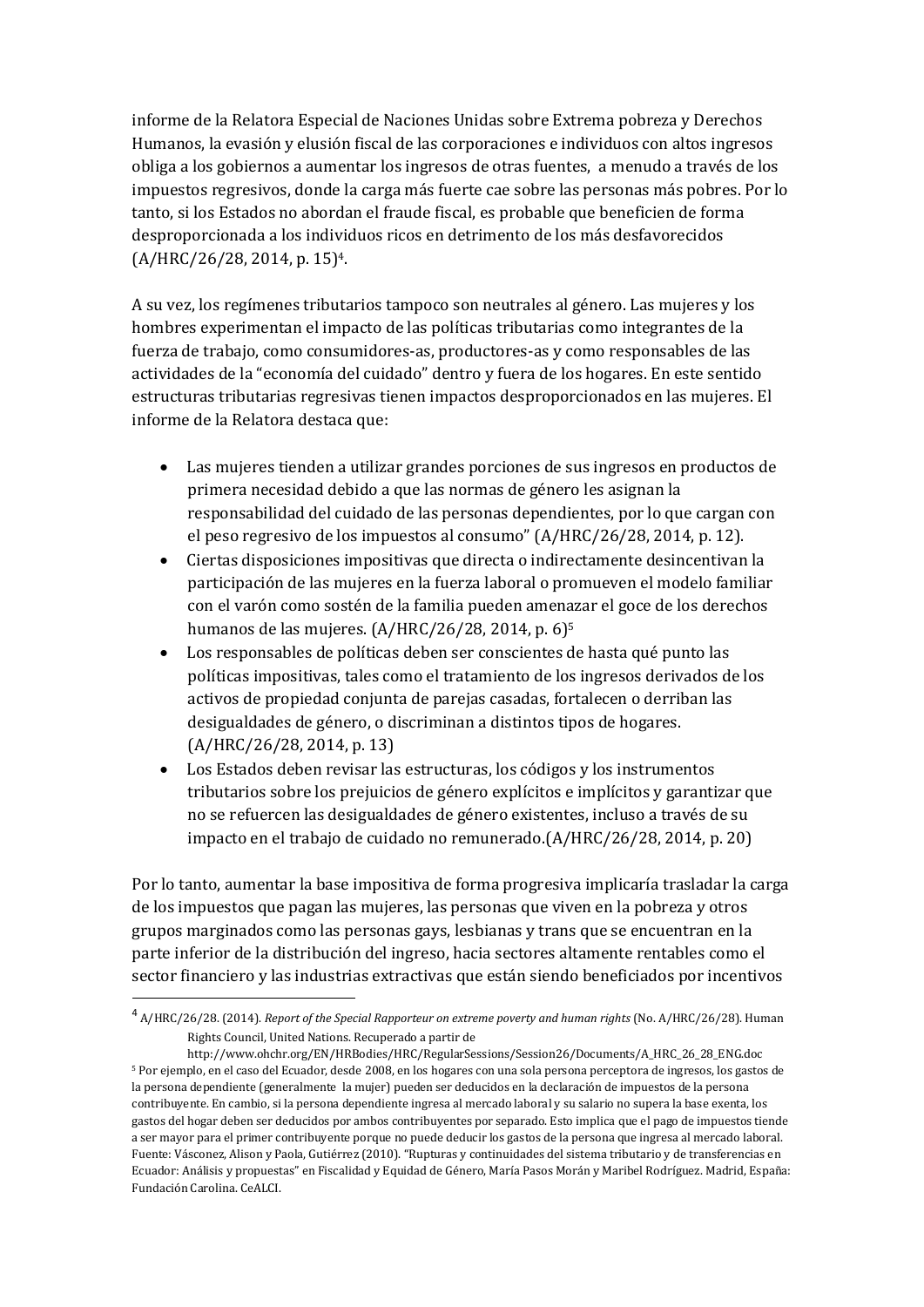fiscales y subsidios y que a su vez utilizan estrategias de evasión y elusión fiscal para transferir sus ganancias a jurisdicciones fiscales con baja o nula tributación .

Para combatir la evasión y elusión fiscal y sus impactos en la capacidad de los estados de garantizar los derechos humanos y especialmente de las mujeres y reducir las desigualdades a nivel global, es necesario revertir "la carrera a la baja", avanzar hacia un nuevo contrato social que pase de la competencia impositiva a la cooperación impositiva; y hacia la transparencia y disponibilidad pública de la información financiera. Además, se debe enfrentar a la red de facilitadores globales (bancos, consultoras, asesores de inversión y asesores legales y fiscales) y jurisdicciones de opacidad financiera<sup>6</sup> que sirven de guarida tanto al dinero fugado fruto de la evasión y de la elusión fiscal como del dinero proveniente de las redes de narcotráfico, trata de personas (con fines de esclavitud laboral, explotación sexual y tráfico de órganos) que afectan de forma desproporcionada a las mujeres, niñas y niños de los países en desarrollo –el 79% del tráfico humano se realiza con fines de explotación sexual-. Por lo tanto, es necesario un cambio radical en la arquitectura financiera y tributaria internacional orientada al desarrollo, la equidad y los derechos humanos de todas y todos.

#### **Las siguientes organizaciones adhieren a la declaración:**

Academics Stand Against Poverty (ASAP) Action Aid Arab NGO Network for Development (ANND) Asian Forum of Parliamentarians on Population and Development (AFPPD) Center for Women's Global Leadership, Rutgers University Centre for Budget and Governance Accountability, India Christian Aid Development Alternatives with Women for a New Era (DAWN) European Network on Debt and Development (Eurodad) Global Alliance for Tax Justice Global Financial Integrity (GFI) Global Policy Forum, Germany/USA Nancy Fraser, Loeb Professor of Philosophy and Politics, New School for Social Research, **USA** Red de Educación Popular entre Mujeres de América Latina y el Caribe (REPEM LAC) Red de Justicia Fiscal de América Latina y El Caribe Red latinoamericana sobre Deuda, Desarrollo y Derechos (LATIDADD) Regions Refocus 2015 Tax Justice Network Unión Latinoamericana de Trabajadores de Organismos de Control Público (ULATOC) Verónica Grondona, Argentina Women and Development (KULU), Denmark Women for Tax Justice Women in Development Europe+ (WIDE+)

**.** 

<sup>&</sup>lt;sup>6</sup> La Red de Justicia Fiscal elabora el Índice de Secreto Financiero donde clasifica a distintas jurisdicciones en función del nivel de opacidad y la escala de la actividad desarrollada. Mayor información: http://www.financialsecrecyindex.com/